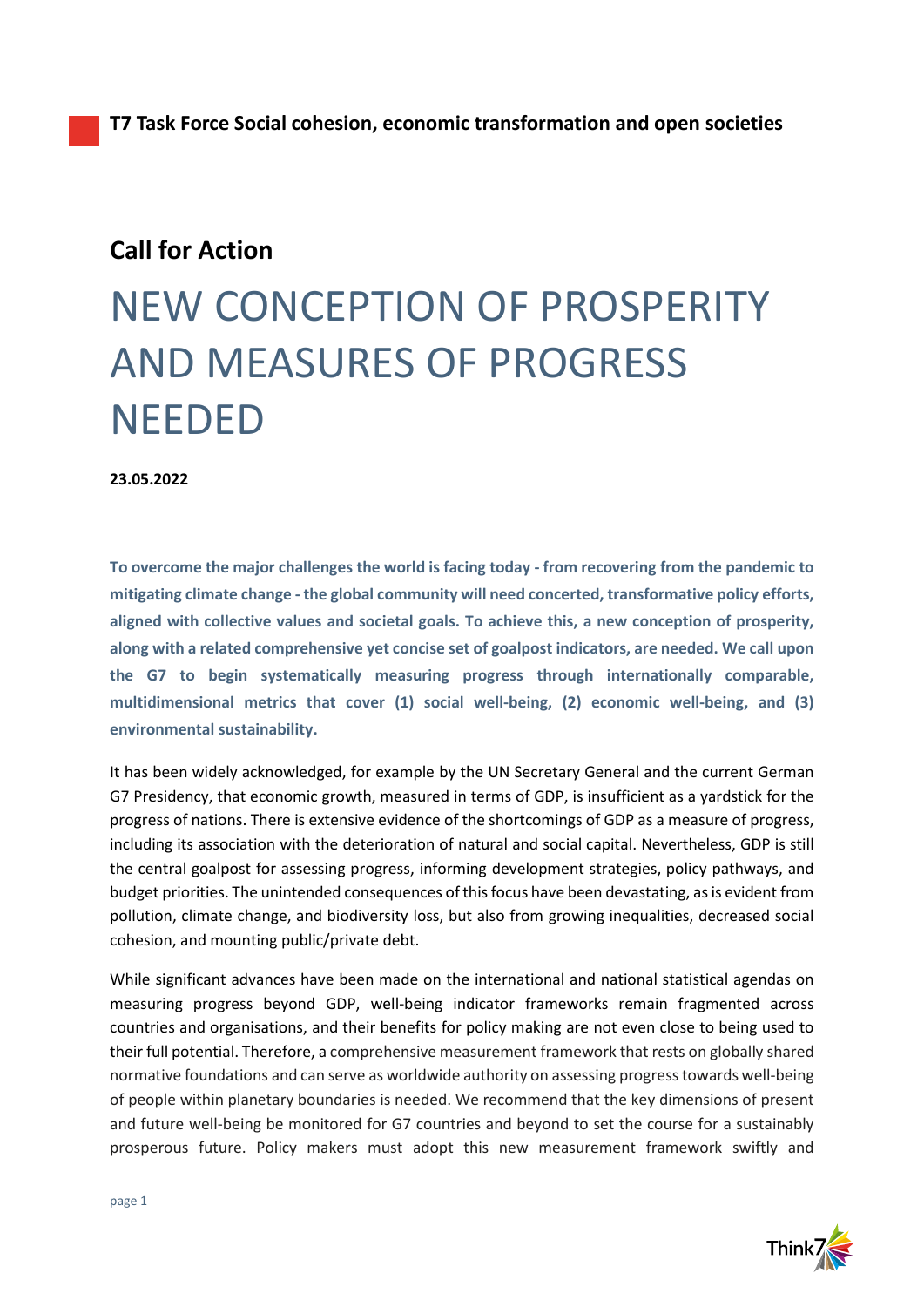consistently across countries and through time. The indicators must summarise well-being across its multiple dimensions and be amenable to disaggregation.

The G7 has a unique opportunity to recouple the social, economic, and environmental dimensions of well-being in assessing the progress of nations, aiming for an appropriate balance across these dimensionsto achieve equitable, inclusive, and sustainable outcomes within planetary boundaries. We recommend that the G7 take the following concrete steps:

- Establish a G7 Working Group to explore the measurement of progress beyond GDP, with the objective of identifying a comprehensive yet concise set of indicators focused on multidimensional well-being across G7 countries to be regularly monitored in the future.
- Use this new measurement framework to align the G7 members around concrete policies for advancing social, economic, and environmental well-being beyond GDP.
- Promote data collection efforts at maximally granular level to monitor both multidimensional well-being and its distribution.

**We call upon the G7 to show leadership by rethinking progress and adopting new measures focused on well-being that are comparable across countries and encompass not only material wealth and economic performance, but also the social and environmental dimensions of well-being.**



The Think7 engagement group under the German G7 presidency 2022 is jointly chaired by the Global Solutions Initiative and the German Development Institute / Deutsches Institut für Entwicklungspolitik (DIE) as mandated by the German Federal Chancellery.







**German Development** Institute